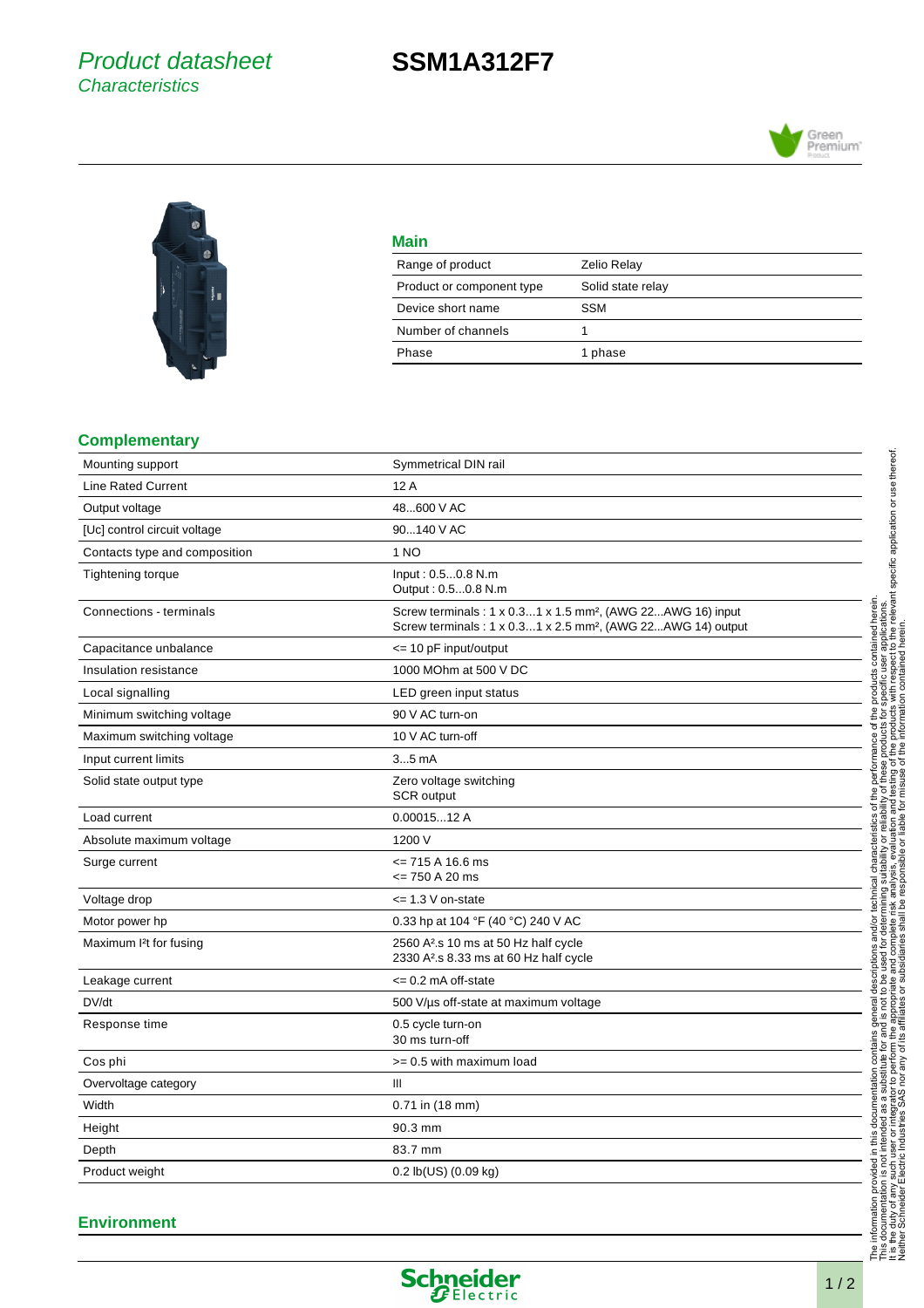| flame retardance                      | V0 conforming to UL 94                                  |
|---------------------------------------|---------------------------------------------------------|
| dielectric strength                   | 4 kV AC input/output<br>4 kV AC input or output to case |
| pollution degree                      | 2                                                       |
| standards                             | <b>IEC 61000</b><br>IEC 60950-1<br>IEC 62314            |
| product certifications                | <b>CSA</b><br>UL<br><b>REACH</b>                        |
| marking                               | СE                                                      |
| IP degree of protection               | IP20                                                    |
| ambient air temperature for operation | $-22176$ °F ( $-3080$ °C)                               |
| ambient air temperature for storage   | $-22212$ °F ( $-30100$ °C)                              |

#### **Offer Sustainability**

| Green Premium product                                                          | Green Premium product                                                                                                                                                                    |
|--------------------------------------------------------------------------------|------------------------------------------------------------------------------------------------------------------------------------------------------------------------------------------|
| of conformity                                                                  | Compliant - since 1328 - Schneider Electric declaration Compliant - since 1328 - Schneider Electric declaration of conformity                                                            |
| Reference not containing SVHC above the threshold                              | Reference not containing SVHC above the threshold                                                                                                                                        |
| Available                                                                      | Available                                                                                                                                                                                |
| Available                                                                      | Available                                                                                                                                                                                |
| WARNING: This product can expose you to chemicals<br>including:                | WARNING: This product can expose you to chemicals including:                                                                                                                             |
| of California to cause cancer and birth defects or other<br>reproductive harm. | Lead and lead compounds, which is known to the State Lead and lead compounds, which is known to the State of California to cause cancer<br>and birth defects or other reproductive harm. |
| For more information go to www.p65warnings.ca.gov                              | For more information go to www.p65warnings.ca.gov                                                                                                                                        |

#### **Dimensions**



### **Derating Curves**



**A :** Load Current (Amperes)

- **B** : Ambient Temperature (°C)
- **1 :** Multiple units, no minimum spacing between components
- **2 :** Installed single unit, distance to adjacent components more than 18 mm